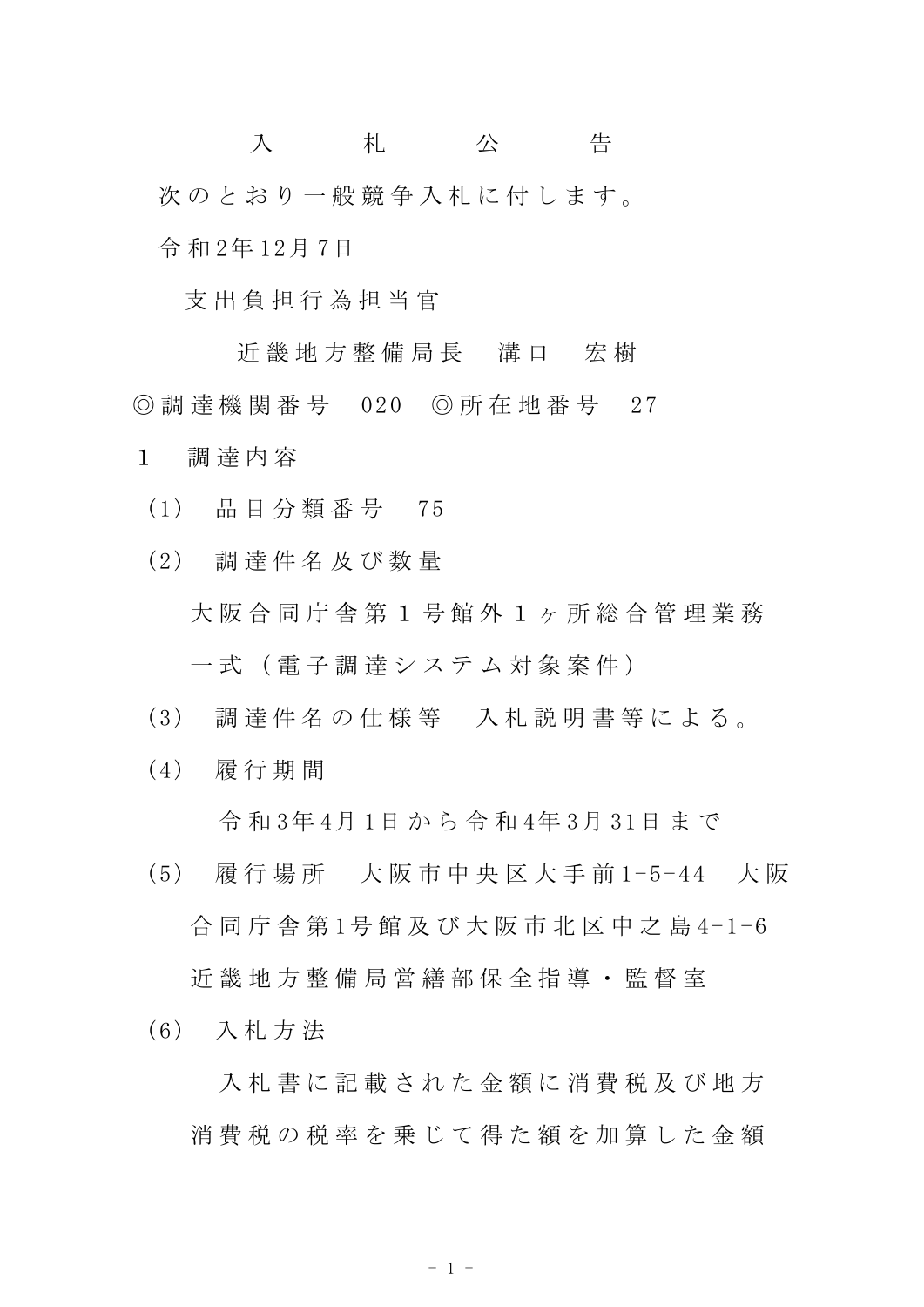( 当 該 金 額 に 1 円 未 満 の 端 数 が あ る と き は 、 そ の 端 数 金 額 を 切 り 捨 て た 金 額 と す る 。)を も っ て 落 札 価 格 と す る の で 、 入 札 者 は 消 費 税 及 び 地 方 消 費 税 に 係 る 課 税 事 業 者 で あ る か 免 税 事業者であるかを問わず、見積もった契約希 望 金 額 か ら 当 該 金 額 に 係 る 消 費 税 及 び 地 方 消 費 税 び 相 当 す る 額 を 減 じ た 金 額 を 記 載 し た 入 札 書 を 提 出 す る こ と 。

原則として、当該入札の執行において入札 執行回数は2回を限度とする。なお、当該入 札回数までに落札者が決定しない場合は、予 算 決 算 及 び 会 計 令 第 99条 の 2 の 規 定 に 基 づ く 随意契約 (以下「不落随契」という。)に移 行する場合がある。その場合は以下のとおり と す る 。

- 1) 不 落 随 契 に 伴 う 見 積 依 頼 は 、 2 回 目 の 入 札 を 行 っ た も の に 対 し て 行 う も の と す る 。
- 2) 見 積 書 提 出 意 思 の あ る 者 は 、 見 積 書 の 提 出を行うこと。
- 3) 見 積 書 提 出 意 思 の な い 者 は 、 辞 退 届 を 必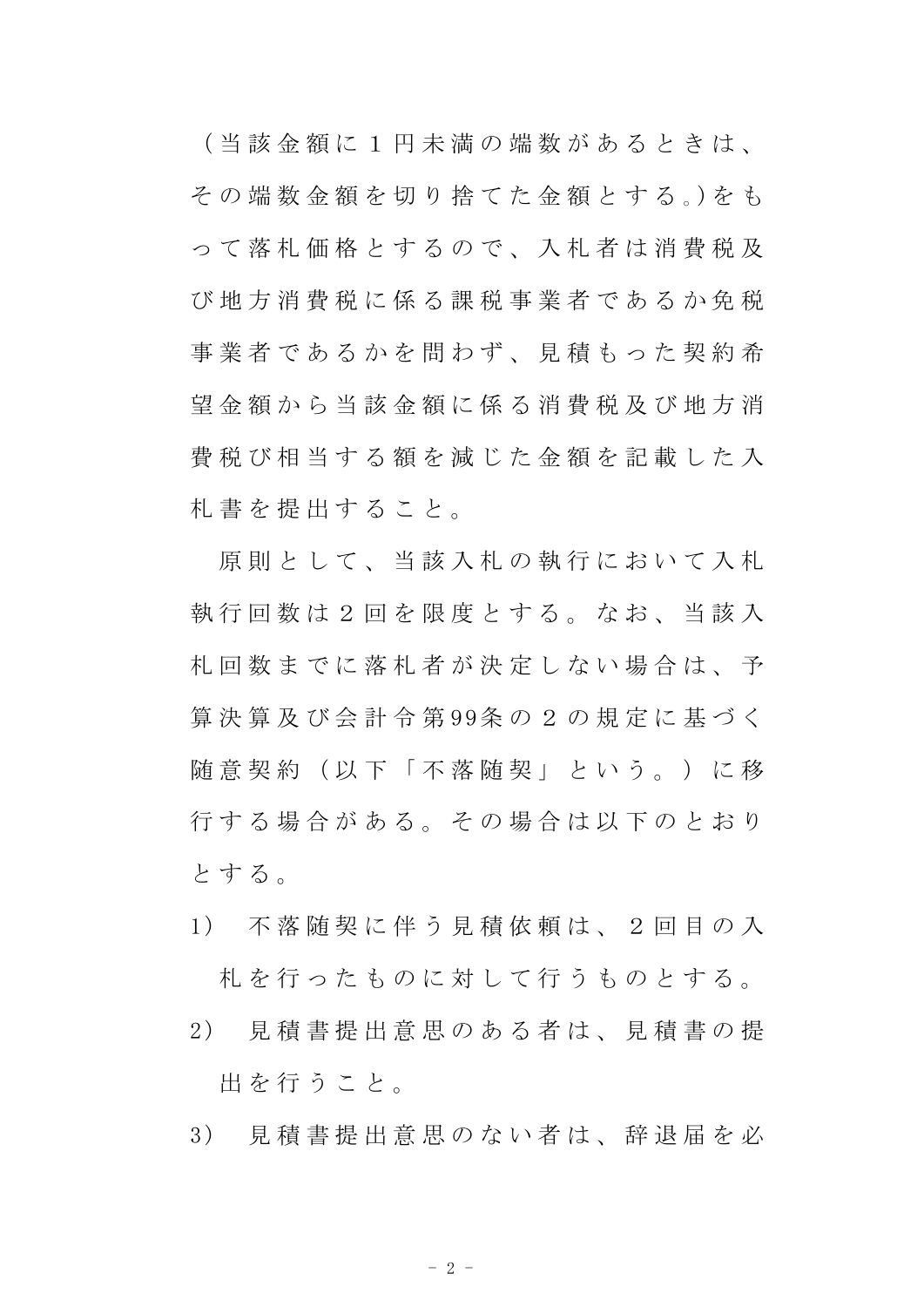ず 提 出 す る こ と 。

なお、紙入札方式による入札者は、開札 場より退出すること。

4) 何 ら 意 思 表 示 の な い 者 は 、 見 積 書 提 出 意 思のない者とみなす。

詳細は入札説明書による。

- (7) 電 子 調 達 シ ス テ ム ( G E P S ) の 利 用 本 案 件 は 、 申 請 書 等 の 提 出 、 入 札 を 電 子 調 達 シ ステムで行う対象案件である。なお、電子調 達システムによりがたい場合は、紙入札方式 参加願を提出し、紙入札方式に変えることが できる。
- 2 競 争 参 加 資 格
- (1) 予 算 決 算 及 び 会 計 令 第 70条 及 び 第 71条 の 規 定 に該当しない者であること。
- (2) 平 成 31・32・33年 度 ま た は 令 和 1・ 2・ 3年 度 国 土 交 通 省 競 争 参 加 資 格 (全 省 庁 統 一 資 格 )「 役 務 の 提 供 等 」 の 近 畿 地 域 の 競 争 参 加 資 格 を 有 す る 者 で あ る こ と 。

なお、当該資格に係る申請については、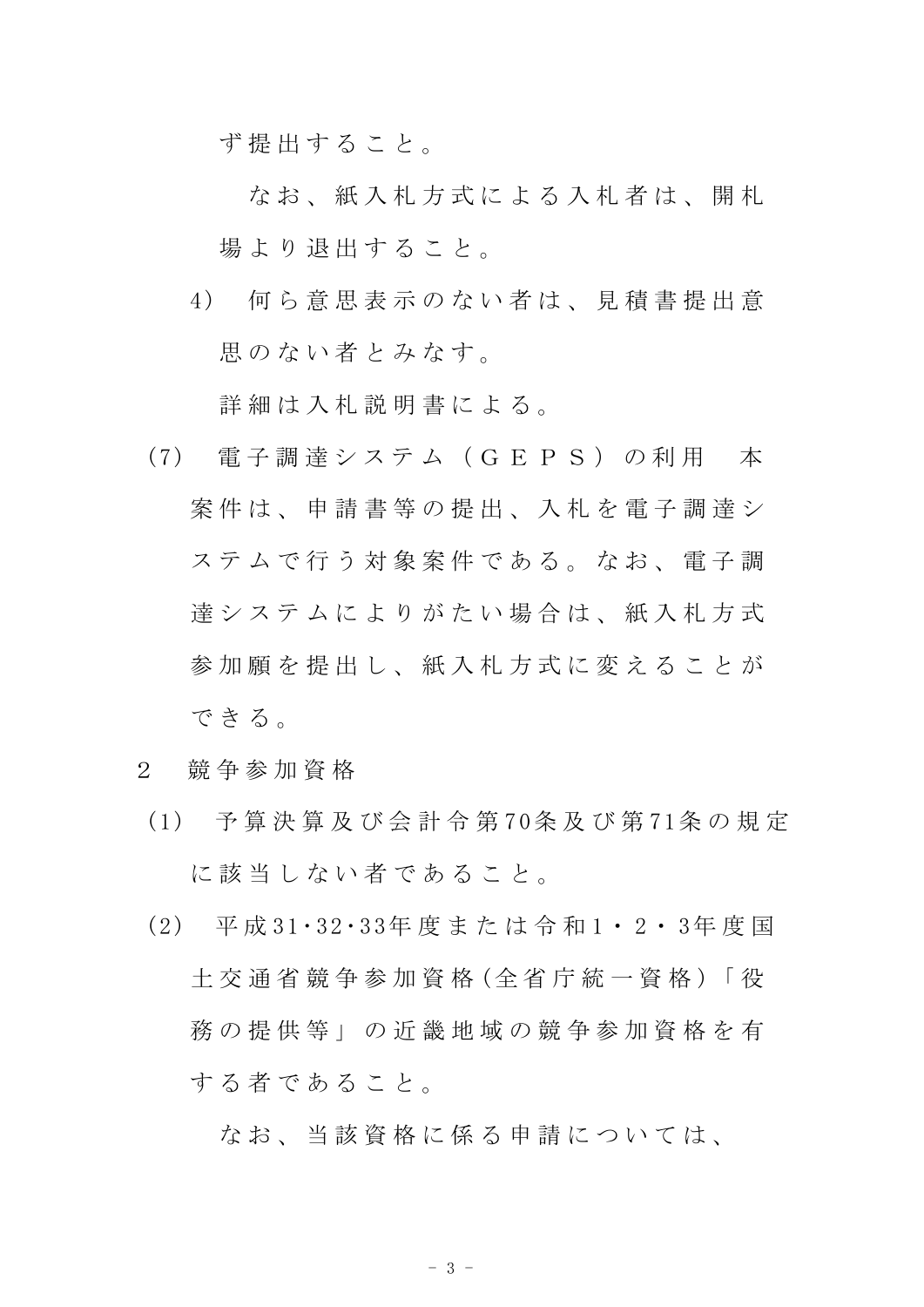「 競 争 参 加 者 の 資 格 に 関 す る 公 示 」 ( 令 和 2年 3月 31日 付 官 報 )の 別 表 に 記 載 さ れ て い る 申 請 受 付 窓 口 ( 近 畿 地 方 整 備 局 総 務 部 契 約 課 ほ か)にて随時受け付けている。

- (3) 申 請 書 等 の 受 領 期 限 の 日 か ら 開 札 の 時 ま で の期間に、近畿地方整備局長から指名停止を 受けていないこと。
- (4) 会 社 更 生 法 に 基 づ き 更 生 手 続 開 始 の 申 し 立 てがなされている者又は民事再生法に基づき 再生 手 続 開 始 の 申 し 立 て が な さ れ て い る 者

( 「 競 争 参 加 者 の 資 格 に 関 す る 公 示 」 に 基 づ く 「 会 社 更 生 法 及 び 民 事 再 生 法 開 始 に 基 づ く 更 生 手 続 の 決 定 等 を 受 け た 者 の 手 続 」 を 行 っ

た 者 を 除 く 。 ) で な い こ と 。

- (5) 電 子 調 達 シ ス テ ム に よ る 場 合 は 、 電 子 認 証 (ICカード) を取得していること。
- (6) 入 札 説 明 書 を 3(3)の 交 付 方 法 に よ り 、 電 子 調 達 シ ス テ ム か ら 自 ら ダ ウ ン ロ ー ド し た 者 で あること。または、支出負担行為担当官から 直 接 交 付 を 受 け た 者 で あ る こ と 。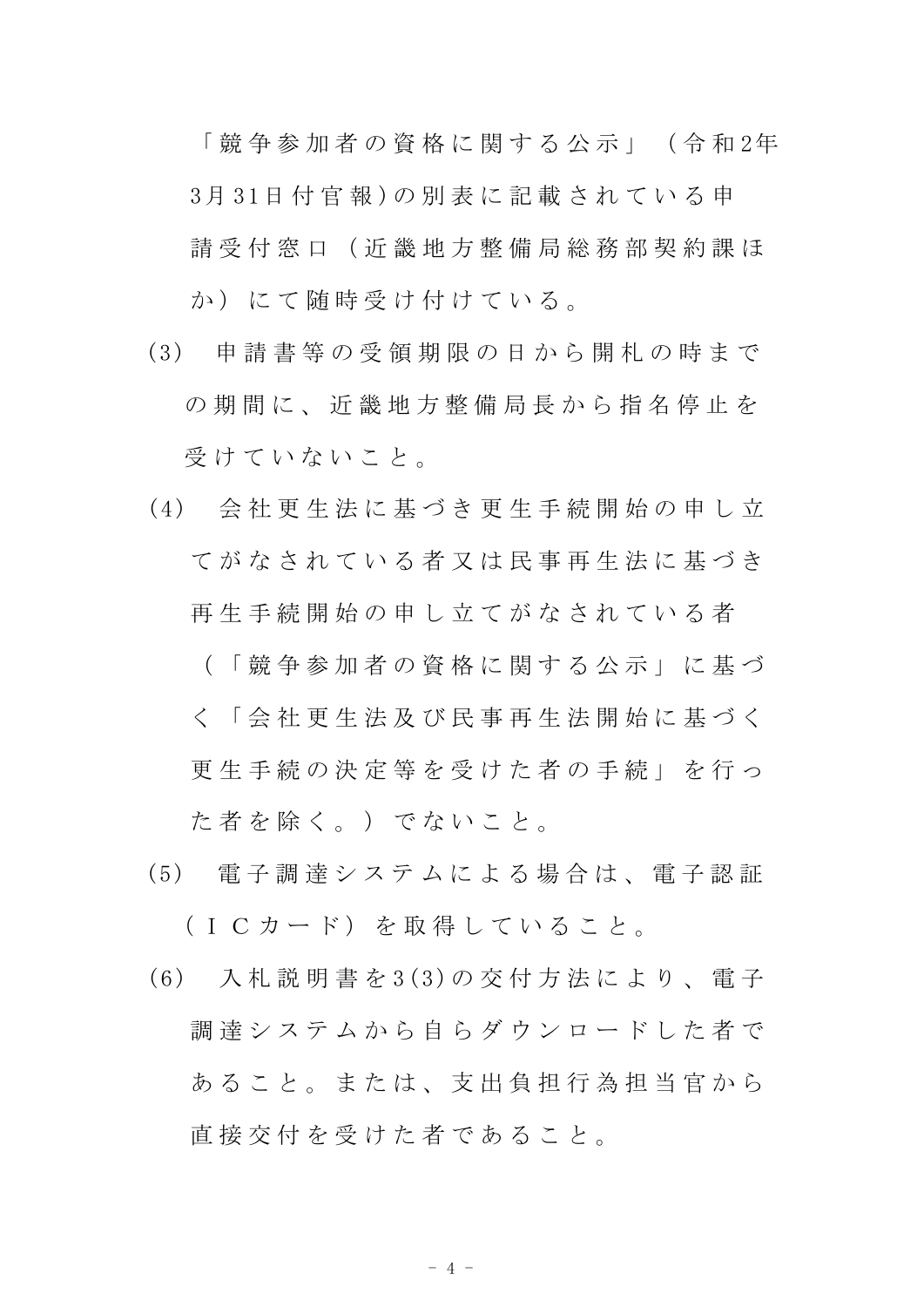- (7) 警 察 当 局 か ら 、 暴 力 団 員 が 実 質 的 に 経 営 を 支 配 す る 者 又 は こ れ に 準 ず る 者 と し て 、 国 十 交 通 省 が 発 注 す る 業 務 等 か ら の 排 除 要 請 が あ
	- り、当 該 状 熊 が 継 続 し て い る も の で な い こ と 。
- (8) 入札説明書に定める実 績 及 び 資 格 が あ る こ と を 証明できる者であること。
- 3 申請書等及び入 札 書 の 提 出 場 所 等
- (1) 電 子 調 達 シ ス テ ム の U R L 、 入 札 書 の 提 出 場 所、契約条項を示す場所及び問い合わせ先 政 府 電 子 調 達 シ ス テ ム

https://www.geps.go.jp/

〒 540-8586 大 阪 府 大 阪 市 中 央 区 大 手 前 1 丁

目 5 番 44号 大阪合同庁舎第 1 号館 8 階

国 土 交 通 省 近 畿 地 方 整 備 局 総 務 部 契 約 課

購買第一係長 小田 章二朗

TEL 06-6942-1141(内 線 2536)

(2) 紙 入 札 方 式 に よ る 入 札 書 の 提 出 場 所 、 契 約 条 項を示す場所及び問い合わせ先

上 記 3(1)の 問 い 合 わ せ 先 に 同 じ

(3) 入 札 説 明 書 の 交 付 す る 場 所 及 び 方 法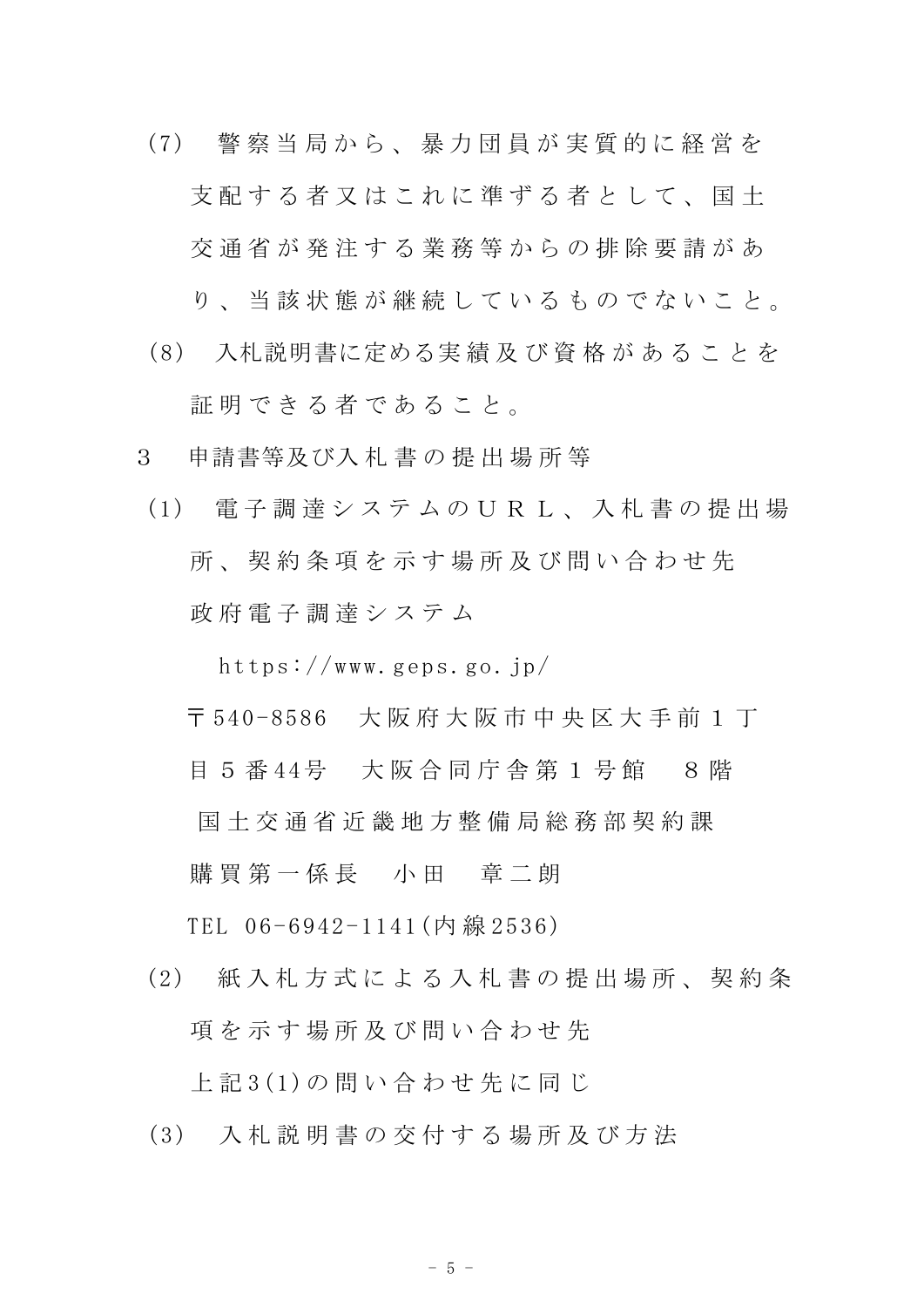電 子 調 達 シ ス テ ム に よ り 交 付 す る 。 ( 質 問 回 答 等 を 、 電 子 調 達 シ ス テ ム の 調 達 資 料 ダ ウ ン ロード機能を用いて行うため、資料のダウン ロードの際に「ダウンロードした案件につい て訂正・取消が行われた際に更新通知メール の配信を希望する」にチェックを入れるこ と。)

ただし、やむを得ない事由により、電子調 達 シ ス テ ム に よ り 入 手 が 出 来 な い 場 合 は 、 支 出 負 担 行 為 担 当 官 か ら 直 接 交 付 を 行 う の で 、 上 記 3(1)に 問 い 合 わ せ る こ と 。

(4) 電 子 調 達 シ ス テ ム に よ る 入 札 書 類 デ ー タ ( 申請書等)の受領期限、及び紙入札方式によ る 申 請 書 等 の 受 領 期 限

令 和 3年 1月 7日 16時 00分

(5) 電 子 調 達 シ ス テ ム に よ る 入 札 書 の 受 領 期 限 、 及 び 紙 入 札 ・ 郵 送 等 に よ る 入 札 書 の 受 領 期

限 令 和 3年 2月 8日 16時 00分

(6) 開 札 の 日 時 及 び 場 所

令 和 3年 2月 9日 11時 00分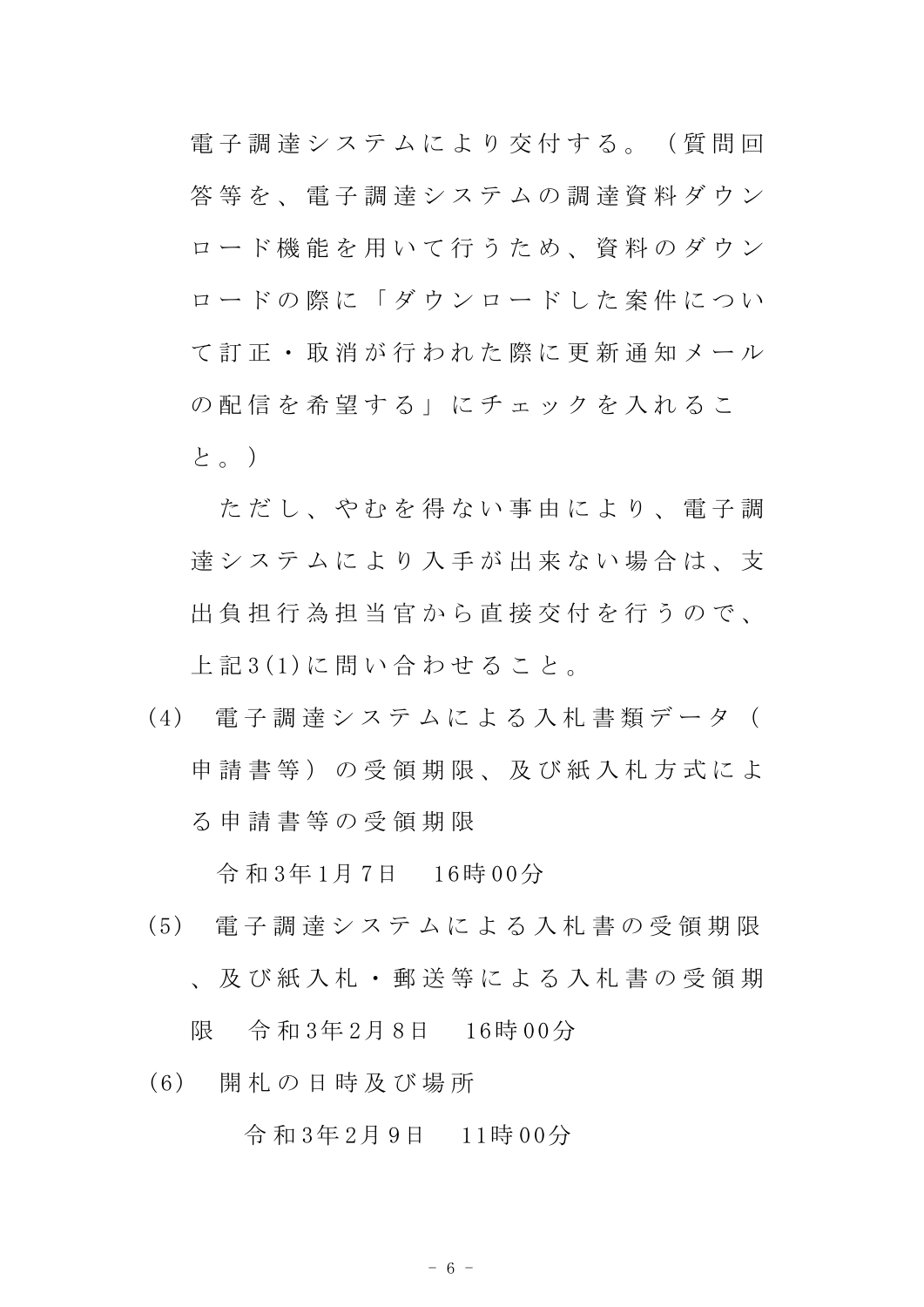国土 交 通 省 近 畿 地 方 整 備 局 入 札 室 4 その他

- (1) 契 約 手 続 に 使 用 す る 言 語 及 び 通 貨 日 本 語 及 び 日 本 国 通 貨 。
- (2) 入 札 保 証 金 及 び 契 約 保 証 金 免 除
- (3) 入 札 者 に 要 求 さ れ る 事 項

① 電 子 調 達 シ ス テ ム に よ り 参 加 を 希 望 す る 者 は 、 上 記 3(4)の 受 領 期 限 ま で に 入 札 書 類 デ ー タ ( 申 請 書 等 ) を 上 記 3(1)に 示 す U R L より、 雷 子 調 達 シ ス テ ム を 利 用 し て 提 出 し な ければならない。

② 紙 入 札 方 式 に よ り 参 加 を 希 望 す る 者 は 上 記 3(4)の 受 領 期 限 ま で に 必 要 な 申 請 書 等 を 上 記 3(2)に示す場所に提出しなければならない。 なお、1020いずれの場合も、開札日の前日ま での期間において必要な証明書等の内容に関 する支出負担行為担当官からの照会があった 場合には、説明しなければならない。

(4) 入 札 の 無 効 競 争 に 参 加 す る 資 格 を 有 し な い者のした入札及び入札の条件に違反した入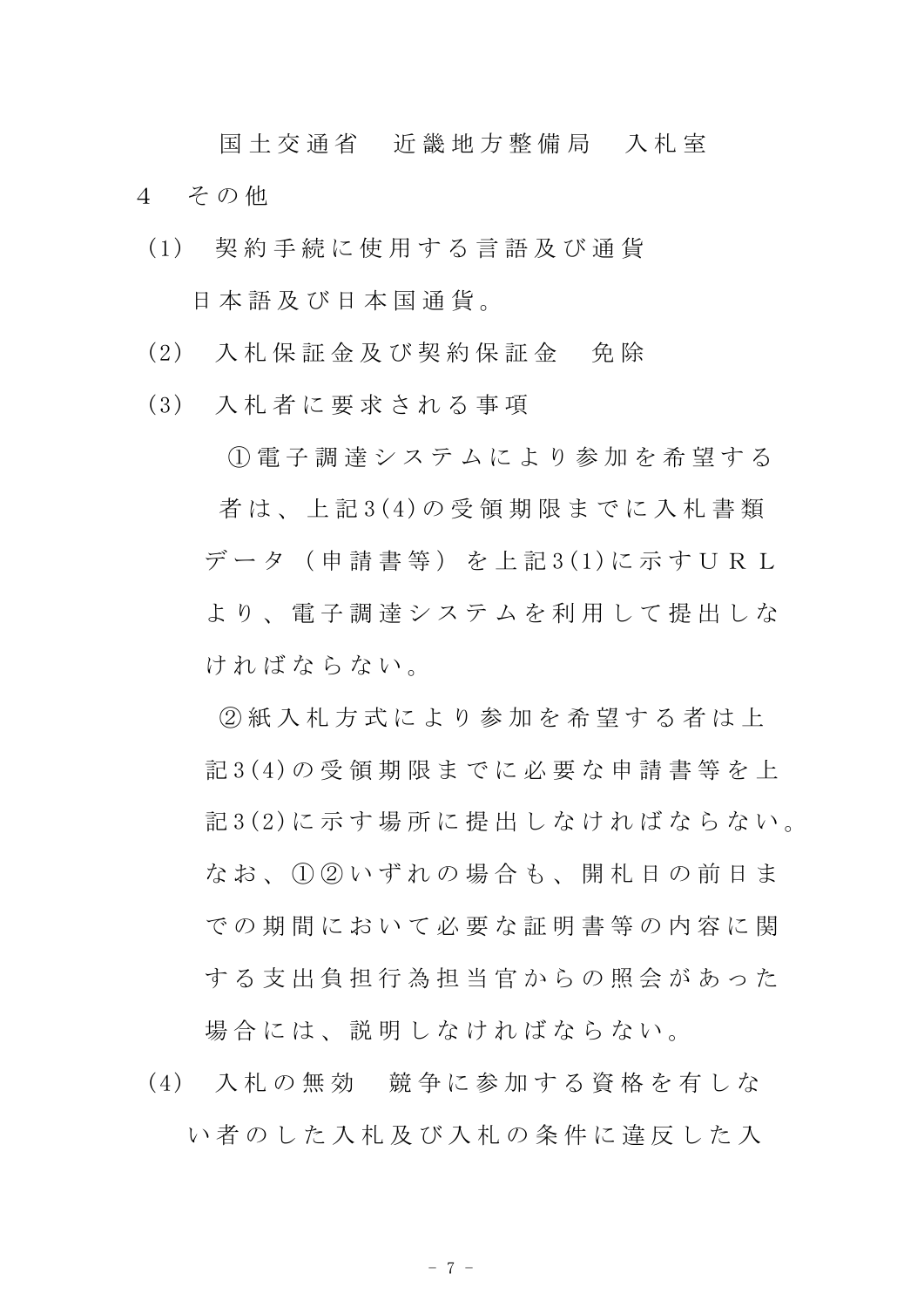札 は 無 効 と す る 。

- (5) 契 約 書 作 成 の 要 否 要
- (6) 落 札 者 の 決 定 方 法 予 算 決 算 及 び 会 計 令 第 79条 の 規 定 に 基 づ い て 作 成 さ れ た 予 定 価 格 の 制限の範囲内で、最低価格をもって有効な入 札 を 行 っ た 者 を 落 札 者 と す る 。

ただし、落札者となるべき者の入札価格に よっては、その者により当該契約の内容に適 合 し た 履 行 が な さ れ な い お そ れ が あ る と 認 め ら れ る と き 、 又 は そ の 者 と 契 約 を 締 結 す る こ と が 公 正 な 取 引 の 秩 序 を 乱 す こ と と な る お そ れ が あ っ て 著 し く 不 適 当 で あ る と 認 め ら れ る と き は 、 予 定 価 格 の 制 限 の 範 囲 内 の 価 格 を も っ て 入 札 し た 他 の 者 の う ち 最 低 価 格 を も っ て

入札した者を落札者とすることがある。

- (7) 手続きにおける交渉の有無 無
- (8) 詳 細 は 入 札 説 明 書 に よ る 。
- 5 Summary
- (1) Official in charge of disbursement of the procuring entity : MIZOGUCHI Hiroki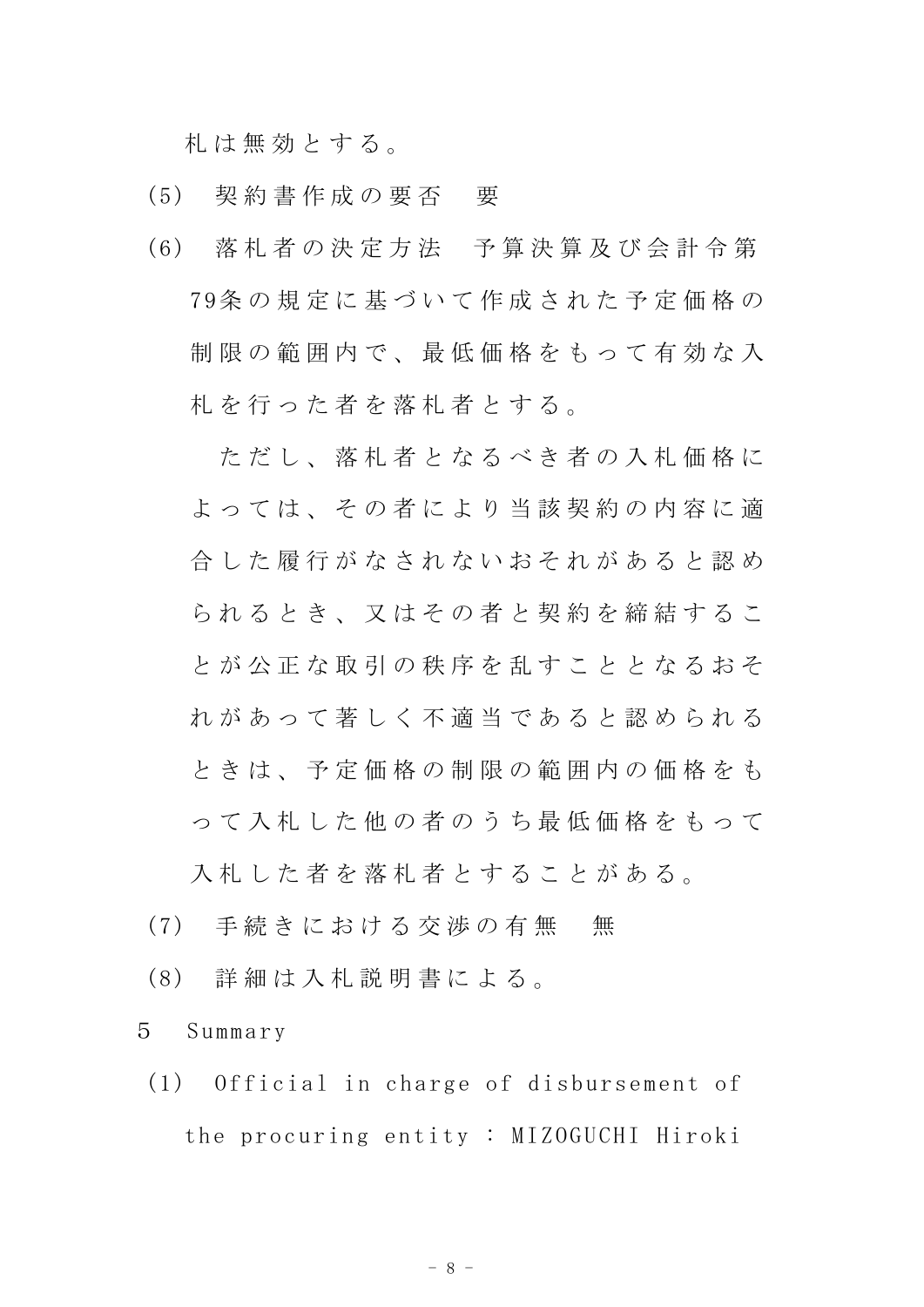Director General of Kinki Regional Development Bureau

- (2) Classification of the services to be required : 75
- (3) Nature and quantity of the services to be required : General administration duties of the Osaka Joint Government Office Building No.1 and other, 1 Set
- (4) Fulfillment period : From 1 April, 20- 21 through 31 March, 2022
- (5) Fulfillment place : Otemae 1-5-44, Chuo-ku, Osaka-shi, Osaka Joint Government Office Building No.1 and Nakanoshima 4-1-6, Kita-ku, Osaka-shi, Kinki Regional Development Bureau, Government Buildings Department, Facility Management and Construction Supervising Office
- (6) Qualification for participating in the tendering procedures : Suppliers eligible for participating in the proposed te-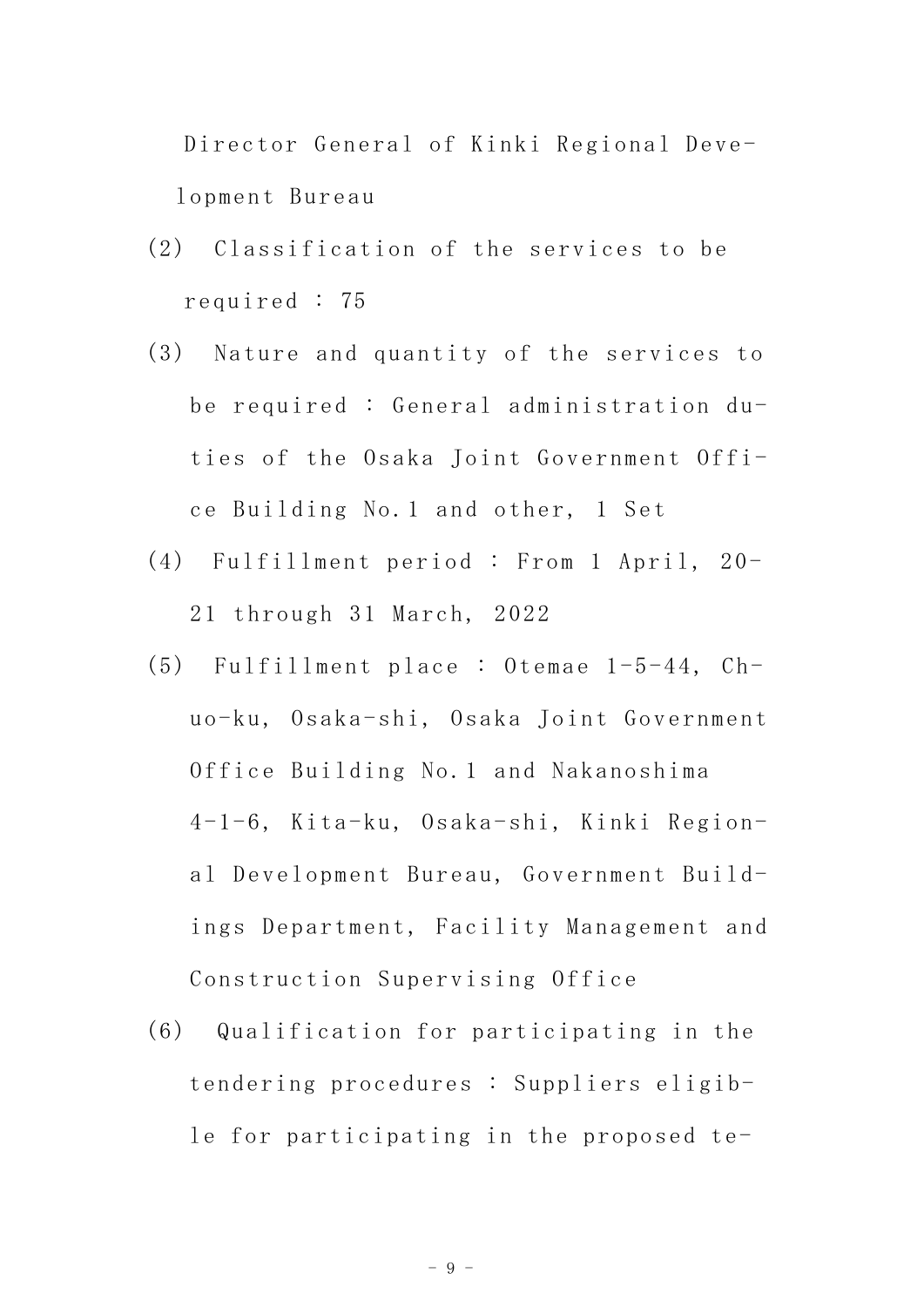nder are those who shall :

- ① not come under Article 70 and 71 of the Cabinet Order concerning the Budget, Auditing and Accounting.
- ② have " provision of services" in Kinki Area in fiscalyear 2019/2020/2021 in terms of qualification for participating in tenders by Ministry of Land, Infrastructure, Transport and Tourism (Single qualification for every ministry and agency).
- ③ not be under suspension of nomination by Director-General of Kinki Regional Development Bureau from Time-limit for submission of certificate to Tender Opening.
- ④ not be the stated person under the commencement of reorganization proceedings or under the beginning of rehabilitation proceedings(except for the person who has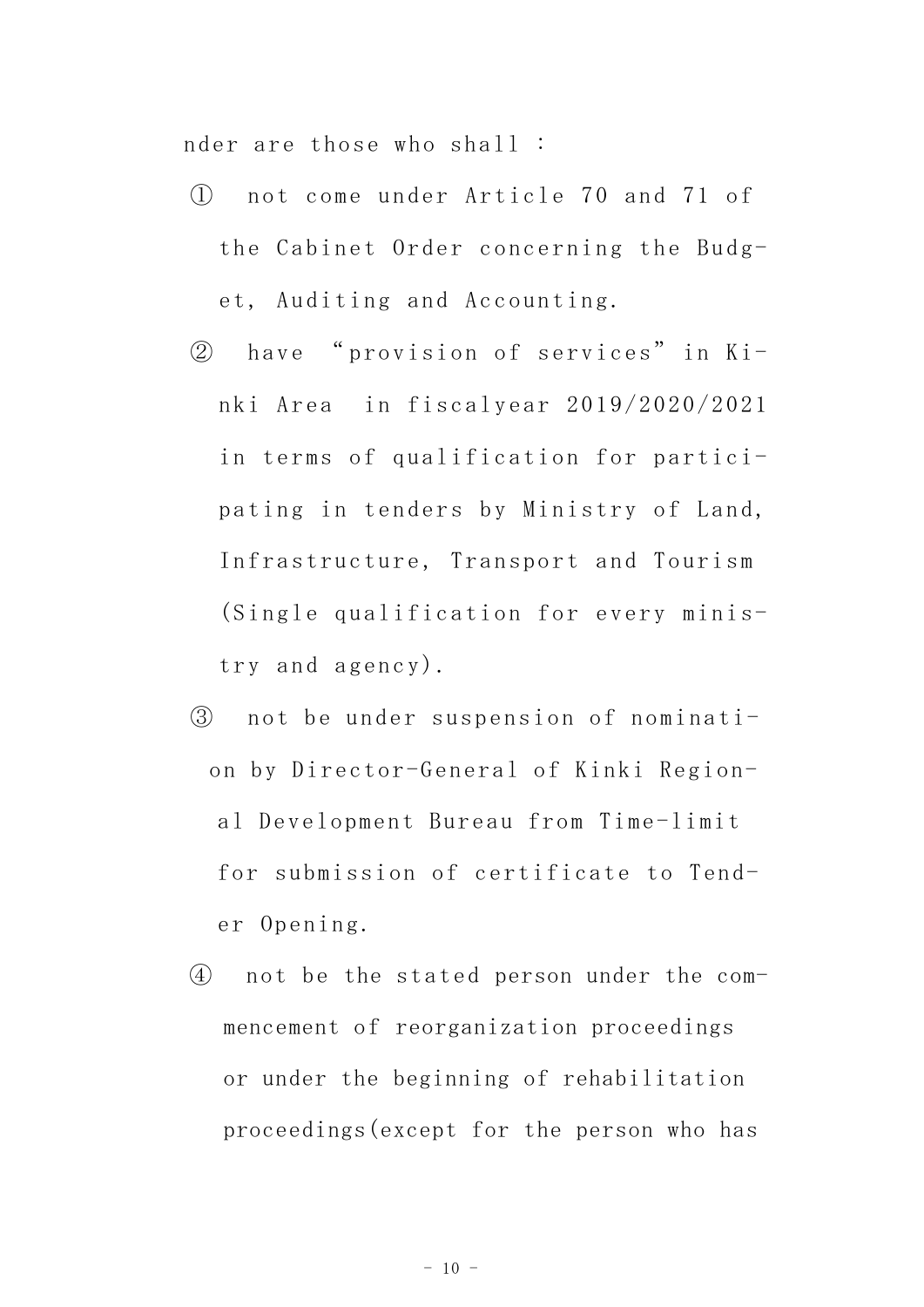the procedure of reapplication under the notification of the competing participation qualification).

- ⑤ acquire the electric certification in case of using the Electric Tendering system https://www.geps.go.jp/
- ⑥ The person who obtained the tender manual from official in charge of dishursement of the procuring entity directory.
- ⑦ not be the person that a gangster influence management substantially or the person who has exclusion request from Ministry of Land, Infrastructure, Transport and Tourism is continuing state concerned.
- ⑧ have proven records to have actually performed the contract and meet the requirement stipulated in the tender manual.